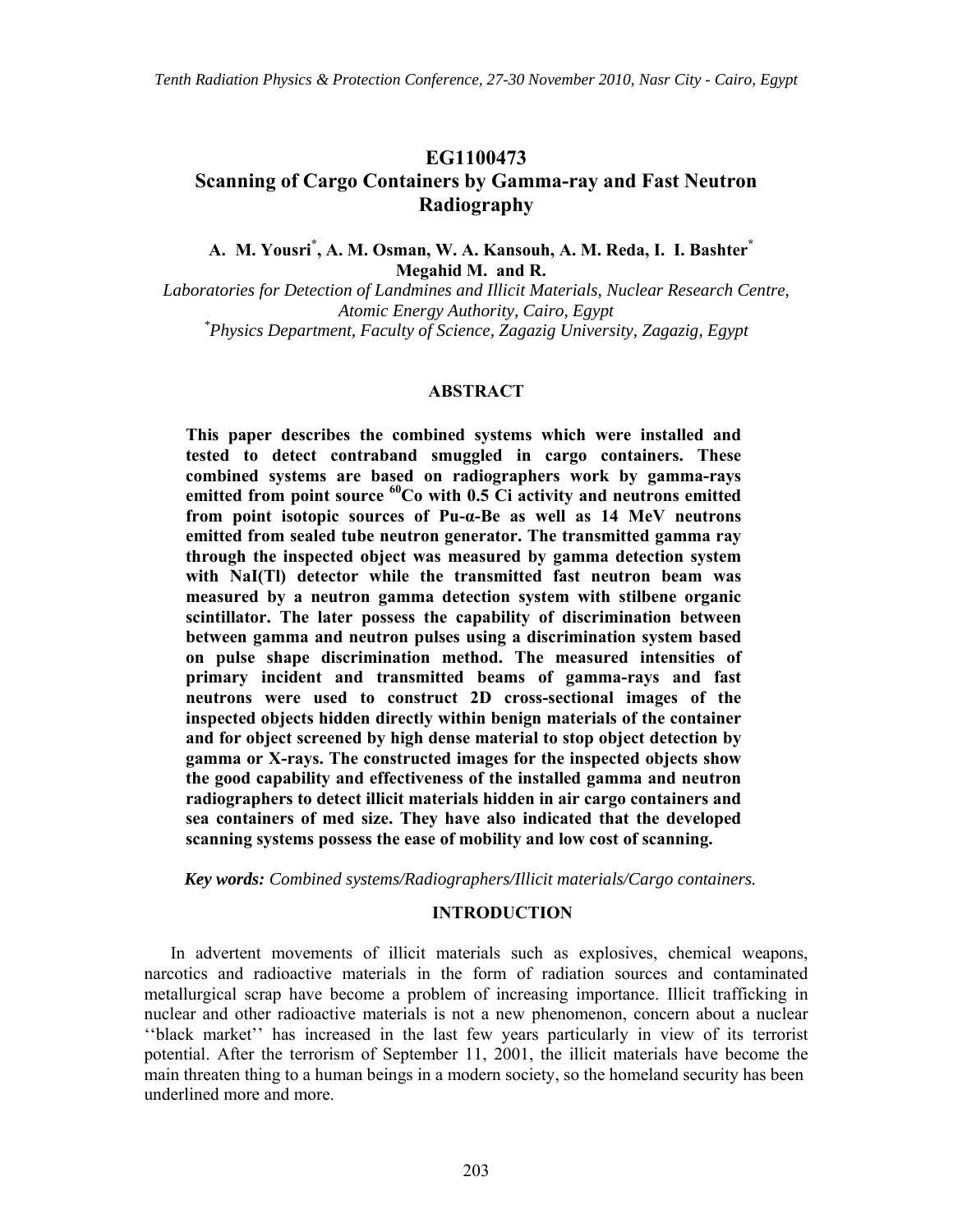Because of the variety of explosive and other illicit materials available, cleverness of packaging, variability of venue, and the (mostly) low vapor pressures of explosives, the task of detection is extremely difficult. A method of nuclear technique has been considered and developed as an inspection system  $(1-2)$ . At present, the normal inspection techniques based on using X-ray which has the limitation of material specificity. Several features are required in nuclear based inspection system: deep penetration, high accuracy (low false alarm rate), specificity and practicality (cost and size). Nuclear techniques  $(3-11)$  using neutrons such as PFNA, TNA, FNSA, etc. are preferred because they can determine the contents of many of the light elements of interest, such as carbon, nitrogen, and oxygen. Some kind of commercial products using neutrons from proton or deuteron beam have been installed at some airports and harbors. However still these have some disadvantage in the aspect of cost and size  $^{(9)}$ .

Fast neutron radiography technique is an effective and powerful tool for screening cargo for contraband such as narcotics, chemical weapons, and explosives. Neutrons have the required penetration, they interact with matter in a manner complementary to gamma -rays and they can be used to determine elemental composition. Compared to gamma ray radiography, neutron radiography systems are much more efficient especially in-case for the detection of nuclear materials smuggling where the traditional method like X-rays or gamma-rays radiography are fogging.

In this work, the combined systems were installed in the feasibility condition of developing a low cost, fast and effective system to locate and distinguish explosive and illicit materials hidden in cargo containers of varied size and shape. Description and discussion of these systems are given and discussed with more details in the next section  $(12-13)$ .

### **EXPERIMENTAL SETUP OF THE INSTALLED RADIOGRAPHERS**

The installed combined systems consist of container manipulator system and radiography scanners. Figure 1 shows a schematic diagram for these systems. A brief description of the combined systems is given below:

### **1. Container Manipulating system:**

 The system consists of a transfer table that moves on a steel frame by step motor. The inspected container is fixed on a transfer table which can be moved between radiation source/sources and detector/detectors in step increment that can be varied from 0.05 mm to 100 mm. The system works as well in continuous mode in the backward and forward directions. The movement increment and time of measurements are changed and adjusted by a control unit.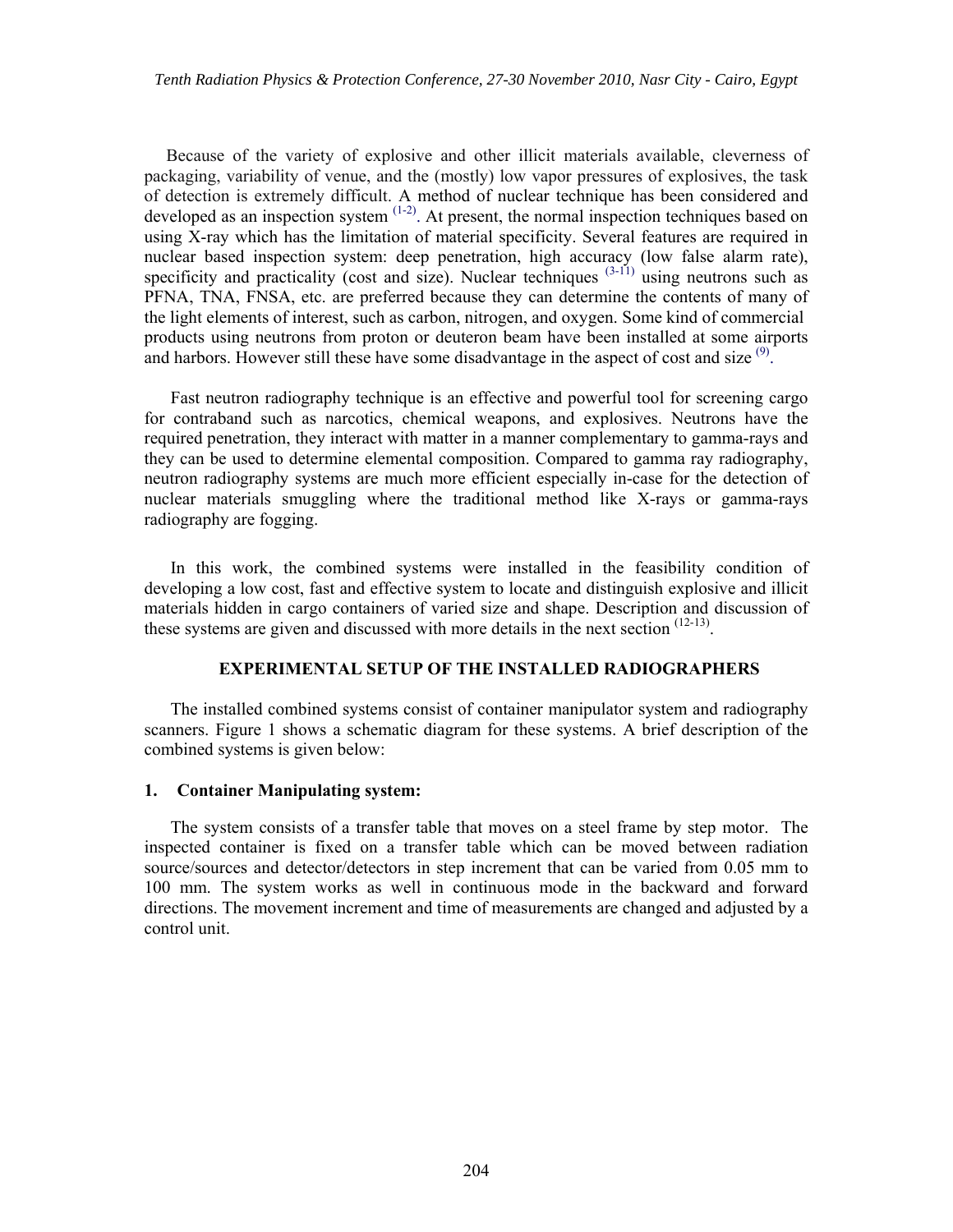

**Fig.1. Schematic diagram for the Radiologic scannesr.**

## **2. Gamma and Fast Neutron Radiographers:**

In this section, development, adaptation and implementation of radiographers based on measuring the transmitted photons and/or neutrons emitted from different sources are given and discussed. This objective was achieved by gamma or fast neutron radiography methods to locate the position of hidden object. A brief description of the installed gamma and fast neutron radiographer systems are given below:

## **i. Gamma-Ray Scanner:**

A gamma scanner based on using slit beam of gamma-rays emitted from <sup>60</sup>Co source of 0.5 Ci activity was built and tested. The  ${}^{60}Co$  source was fixed in a lead shield with horizontal channel where gamma -ray collimators of different geometries can be inserted to have gamma-ray beams of different geometries. The gamma-rays transmitted through the inspected container are measured by a NaI(Tl) detector housed in lead shield with central slit collimator fixed in front of the detector lead shield to enhance the spatial resolution of the 2D image constructed from the transmitted gamma beam. The output signals of NaI(Tl) detector were amplified and fed to the input of a radiation analyzer to only count signals of gamma-rays of energy ranges from 1.1 to 1.4 MeV. The output of scan is fed to a counter/timer NIM module type, Ortec 776, and its output is fed to the input of a PC for signal processing and image reconstruction.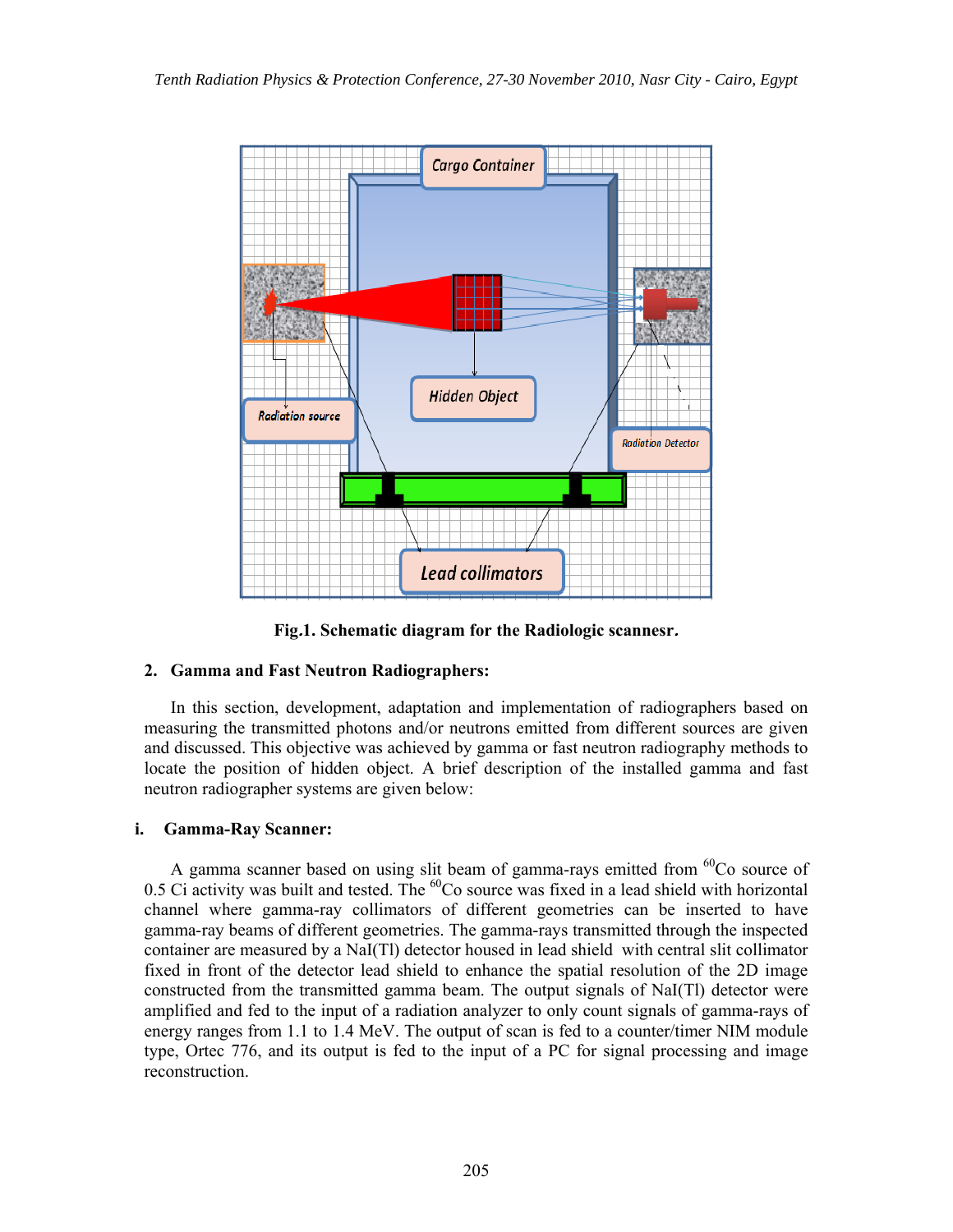#### **ii. Fast Neutron Scanner:**

 To improve the scanner workability for detection of objects hidden within thick and high dense materials, a fast neutron radiography system was installed and tested. This system works by using slit collimated beam of fast neutrons of 10 mm width and 20 mm height emitted from 14 MeV neutron generator, Pu- $\alpha$ -Be and <sup>252</sup>Cf neutron sources. The transmitted fast neutron beam was measured by a neutron/gamma spectrometer with stilbene scintillator coupled to PMT fixed in high density polyethylene shield with slit opening of the same dimension of the incident neutron beam. The method of PSD was applied to achieve discrimination between neutron and gamma pulses.

 To have a good quality image by fast neutron radiography a fast neutron source with high emission rate and neutron detector of high efficiency must be used. These two requirements could not be achieved in the installed fast neutron radiography scanner which uses a 5 Ci Pu-α-Be source and organic scintillator with efficiency  $\sim$  20 % for neutrons of average energy  $\sim$  4 MeV. To enhance the intensity of the incident neutron beam the Pu- $\alpha$ -Be neutron source was surrounded with lead reflector layer from the back and side directions. This arrangement tends to increase the intensity of incident fast neutron beam by  $\sim$  40%.

The fast neutron count rate given by the neutron gamma spectrometer was only measured for fast neutrons of energies higher than 3 MeV to avoid artifact in the 2D image due to neutron multiple scattering. Figure 2 shows the circuit diagram of neutron/gamma spectrometer used to measure fast neutron transmitted through the inspected container.

### **iii. Image Reconstruction from Fan-Beam Projected Data:**

 Assuming a narrow beam geometry in which the scattered radiation dose not reach the detector, the transmission of photon or fast neutrons through an object of density  $\rho$  (g/cm<sup>3</sup>) and thickness *X* can be calculated using the simple and well known attenuation relation:

$$
I_n/_{I_0} = e^{(-\mu \rho X)}
$$

Where:

 $I_n$  is the measured photons or neutrons intensity through the container payload with the examined object across X and Y-directions, and the subscript n are refer to the pixel number, where  $n = 1, 2, 3$  .............

 $I_0$  is the incident measured photons or neutrons intensity (incident of the container payload without the examined object).

 $\mu$  is the gamma mass attenuation coefficient.

 The measured photons or neutrons transmitted through the inspected object carry most of the information about shape and density of the suspected object. For each pixel the quantities  $\mathbf{R} = -\ln\left(\frac{I_n}{I_n}\right)$  is calculated to construct a two dimensional image with different color zones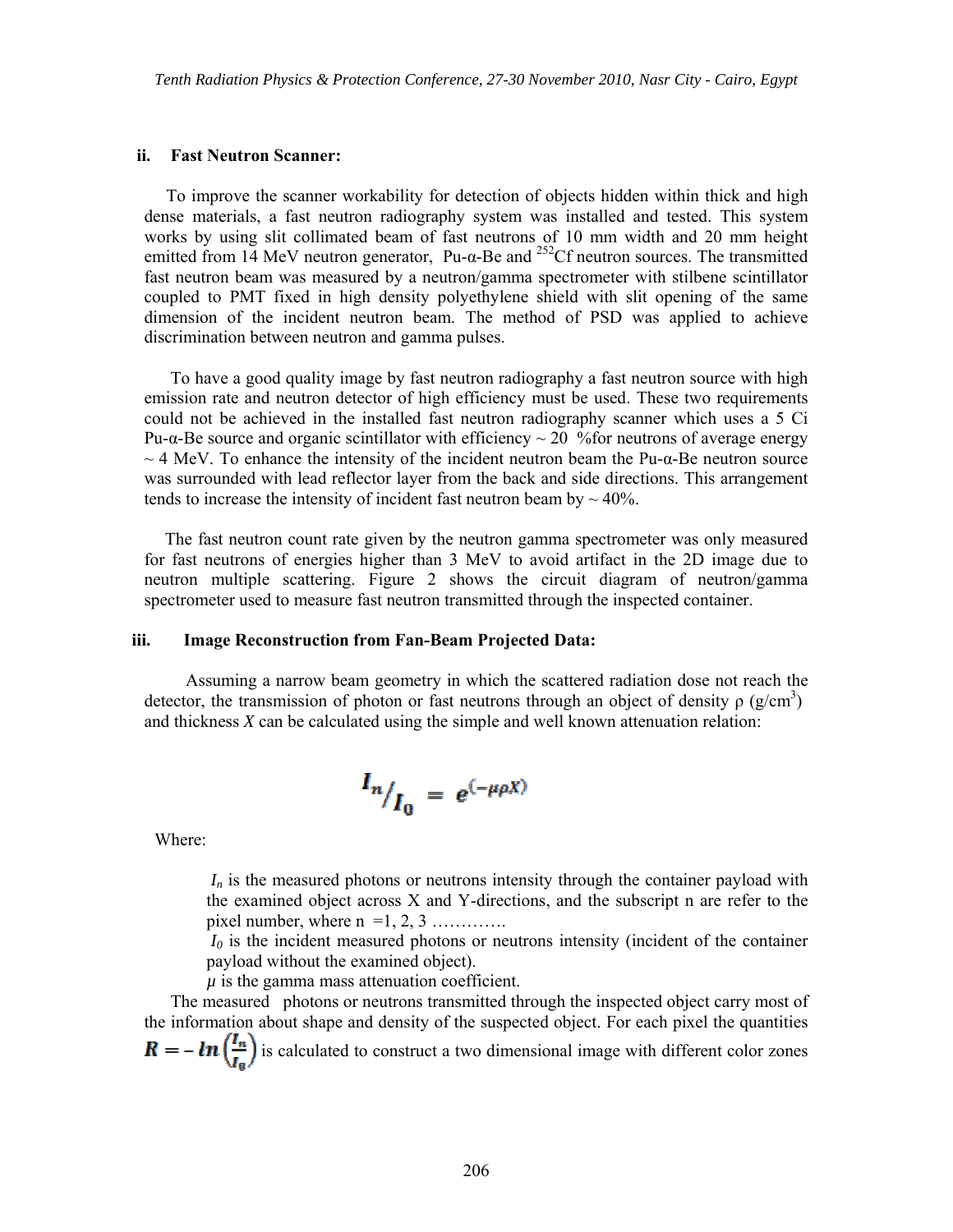using MATLAB program. A hot zone indicated a high density materials or hidden (shielded) organic materials.

## **3. Results and Discussion:**

Cross-sectional 2D images and its Projections for ATM type T-80 with plastic casing and explosive material weights 2.5 kg (the mine total weight is 3.3 kg) hidden in a container filled with foam and other foregoing materials such as rice, ceramic powder or shielded with high dense materials such as steel are constructed from the measured transmitted gamma -rays and fast neutrons using the MATLAPE program. Measurements were performed with a bare object and with the object hidden in rice as a foregoing material and screened in a steel box with wall thickness of 1 cm**.**

## **a. Gamma Scanning:**

 Figs.2. show the projections perpendicular to the scan direction and constructed crosssectional images for bare, shielded with rice and steel screened ATM and hidden inside a cargo container. The displayed images are quit smooth and give a good indication about the position of the hidden object inside the container.

## **b. Fast Neutron Scanning:**

 Neutron radiographs of bare ATM, shielded with rice and ATM screened with steel and hidden inside a cargo container are given in Figs. 3 and 4 using 14 MeV neutrons and fast neutrons emitted from Pu-α-Be respectively. The displayed images indicate the good detection capability of the neutron scanner using fast neutrons emitted from radio-isotopic sources. They also indicate that the images obtained with the Pu-α-Be neutron source have nearly the same quality as those obtained by 14 MeV neutrons.



**Figs.2. Spatial distribution and 2D-images constructed from gamma ray scanning of ATM bare, shielded with rice and screened with steel box of 1 cm thick hidden inside cargo container.**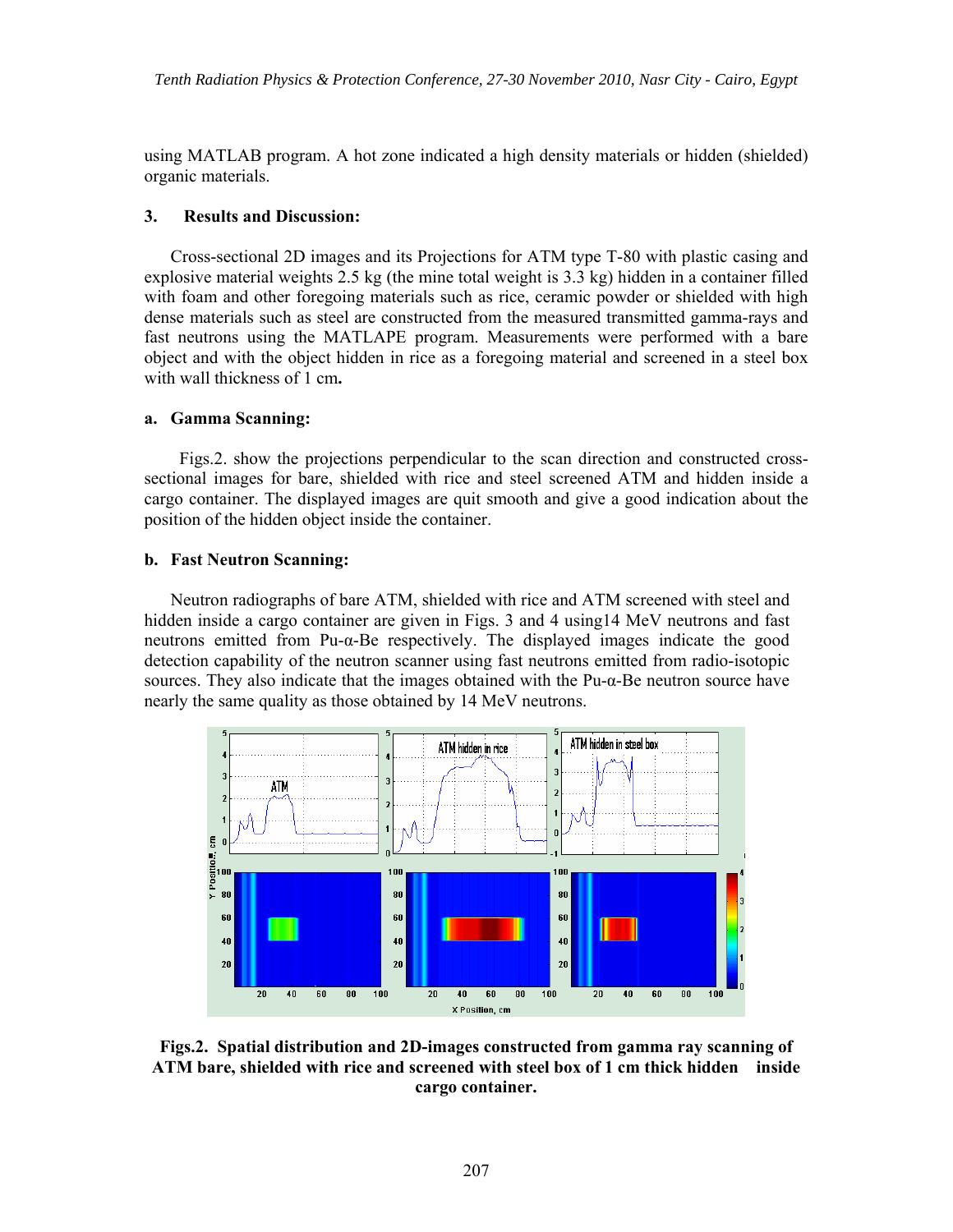

**Figs. 3. Spatial distribution and 2D-images constructed from14-MeV neutron generator scanning of ATM bare, shielded with rice and screened with steel box of 1 cm thick hidden inside cargo container.** 



**Figs.4. Spatial distribution and 2D-images constructed from Pu-Be neutron source scanning of ATM bare, shielded with rice and screened with steel box of 1 cm thick hidden inside cargo container.** 

## **CONCOLUSIONS**

 The installed Radiological scanner can work with either gamma or fast neutron radiography technique. This scanner proves a good imaging capability to locate position of contraband materials hidden in cargo containers, and show nearly the same effectiveness.